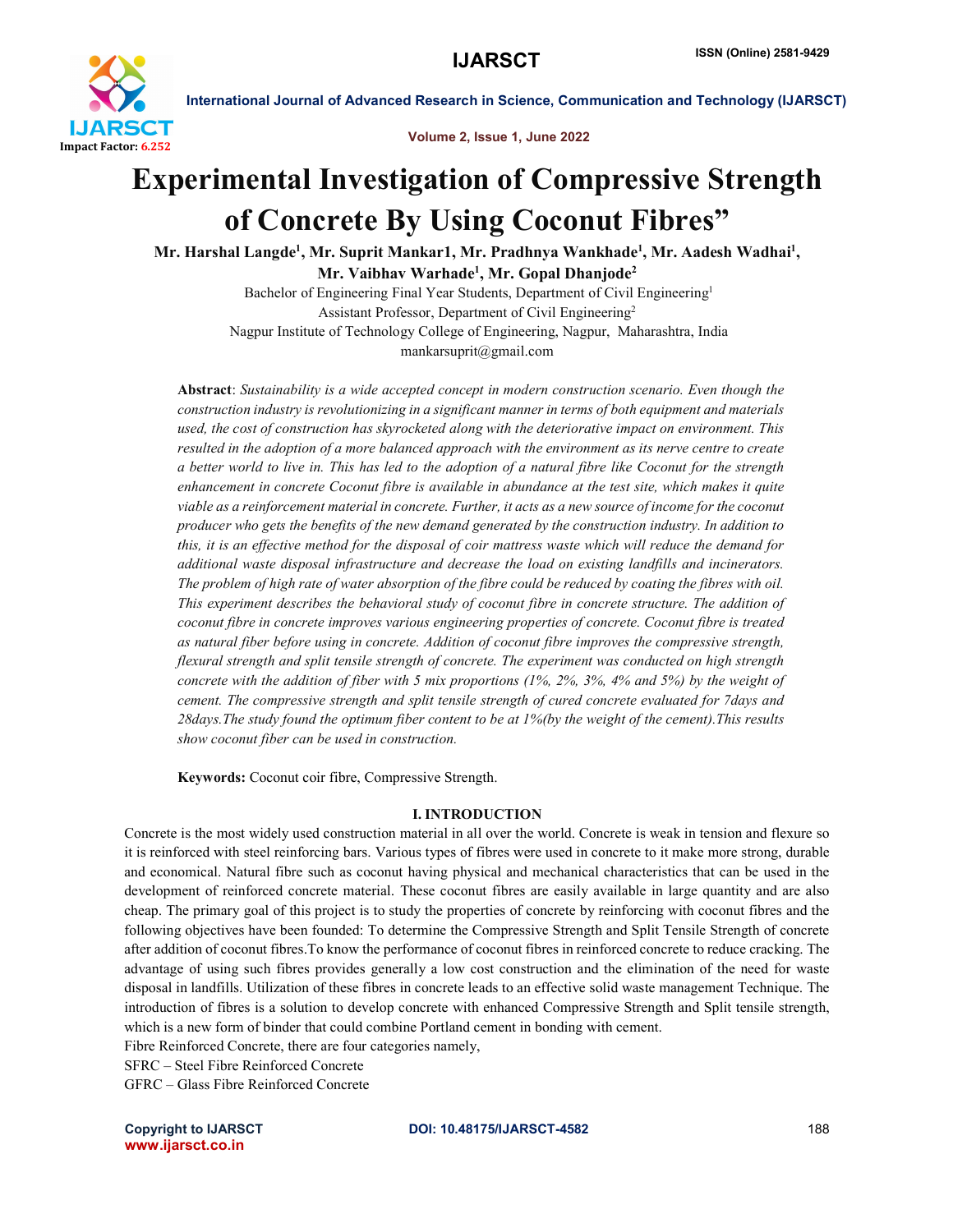

#### Volume 2, Issue 1, June 2022

SNFRC – Synthetic Fibre Reinforced Concrete and NFRC – Natural Fibre Reinforced Concrete In this project we have used natural fibers.

#### 1.1 Need for Study

Coconut fibre with a tensile strength of 21.5 MPa is the toughest among all natural fibres (Munawar et al., 2003). They are capable of taking strains 4–6 times higher than other fibres (Munawar et al., 2003).Although it is a cheap and efficient a major hindrance towards its wide scale use is the high rate of water absorption, which can be reduced by coating it with oil. The advantages of coconut fibre are :low cost, reasonable specific strength, low density, ease of availability, enhanced energy recovery, biodegradability, ability to be recycled in nature in a carbon neutral manner, resistance to fungi moth and rot, excellent insulation to sound, flame, moisture and dampness, toughness, durability, resilience.

#### 1.2 Objectives and Scope

The aim of this study is to investigate the effect of oil coated coir fibre on physical properties of concrete The objectives of this work are:

- 1. To find out variation in compressive, tensile and flexural strengths of CFRC using processed fibre strands and raw fibre meshes at varying fibre contents and to compare it with that of conventional concrete
- 2. To determine the influence of shape of fibres on strength of concrete
- 3. The scope of this project is limited to rural residential constructions.

#### 1.3 Aim of the Study

Experimental investigation of compressive strength of concrete by using Coconut fibre

#### II. LITERATURE REVIEW

1) Majid Ali, Nawawi Chouw (2012),"Experimental investigations on coconut-fibre rope tensile strength and pullout from coconut fibre reinforced concrete", Construction and Building Materials, 41, 681–690

2) Reis J.M.L (2005),"Fracture and flexural characterization of naturalfiber-reinforced polymer concrete", Construction and Building Materials 20 (2005) 673–678

3) Majid Ali, Anthony Liu, HouSou, Nawawi Chouw (2011),"Mechanical and dynamic properties of coconut fibre reinforced concrete" Construction and Building Materials 30 (2011) 814–825

4) Noor Md. Sadiqul Hassan, Habibur Rahman Sobuz (2012),"Use of coconut fibre in production of structural light weight concrete", Journal of applied sciences 12(9) 831- 839, 2012

5) Vijay Chavada, A.A Parikh (2013), "An application review of coir fibre reinforced concrete", Vol. 2 Issue 4 ISSN: 2278-7844

6) A Zuraida, H Zahurin, I Sopiyan (2011),"Effect of fibre length variation on physical and mechanical properties of coir fibre reinforced concrete", Materials Physics and Mechanics 16 (2013) 107-117.

#### III. MATERIALS AND METHODOLOGY:

Based on the previous research work, a comparison of strength properties of fibre reinforced concrete is made with respect to conventional concrete and the influence of shape of fibres on strength are also studied. Tests are conducted using processed coconut fibres of length 5cm after coating them with coconut oil at varying fibre contents of 1%,2%,3%,4% and 5%.Material tests were carried out initially to determine the suitability of materials to be used in concrete. The mix was designed as per IS 10262 : 2009 at a suitable water content and design mix was obtained. The mixing was carried out according to standard procedure given in IS code with sufficient care to ensure that no bleeding occurred throughout the entire process. Slump tests were carried out to ensure that the mix was workable. The cubes were then cured for 7 and 28 days and were properly dried in sunlight before testing

The primary goal of this project is to conduct experimental studies for enhancement of properties of concrete by reinforcing it with coconut fibers. For checking we cast cube of (150X50X150)mm size with M20 grade of concrete adding with 0%,1%,2%,3%,4% and 5% of coconut fiber on volume basis . We casted total 36 cube of M20 grade of concrete. 18 cube cured for 7 days and 18 cube cured for 28 days to check compressive strength after 7 days and 28 days.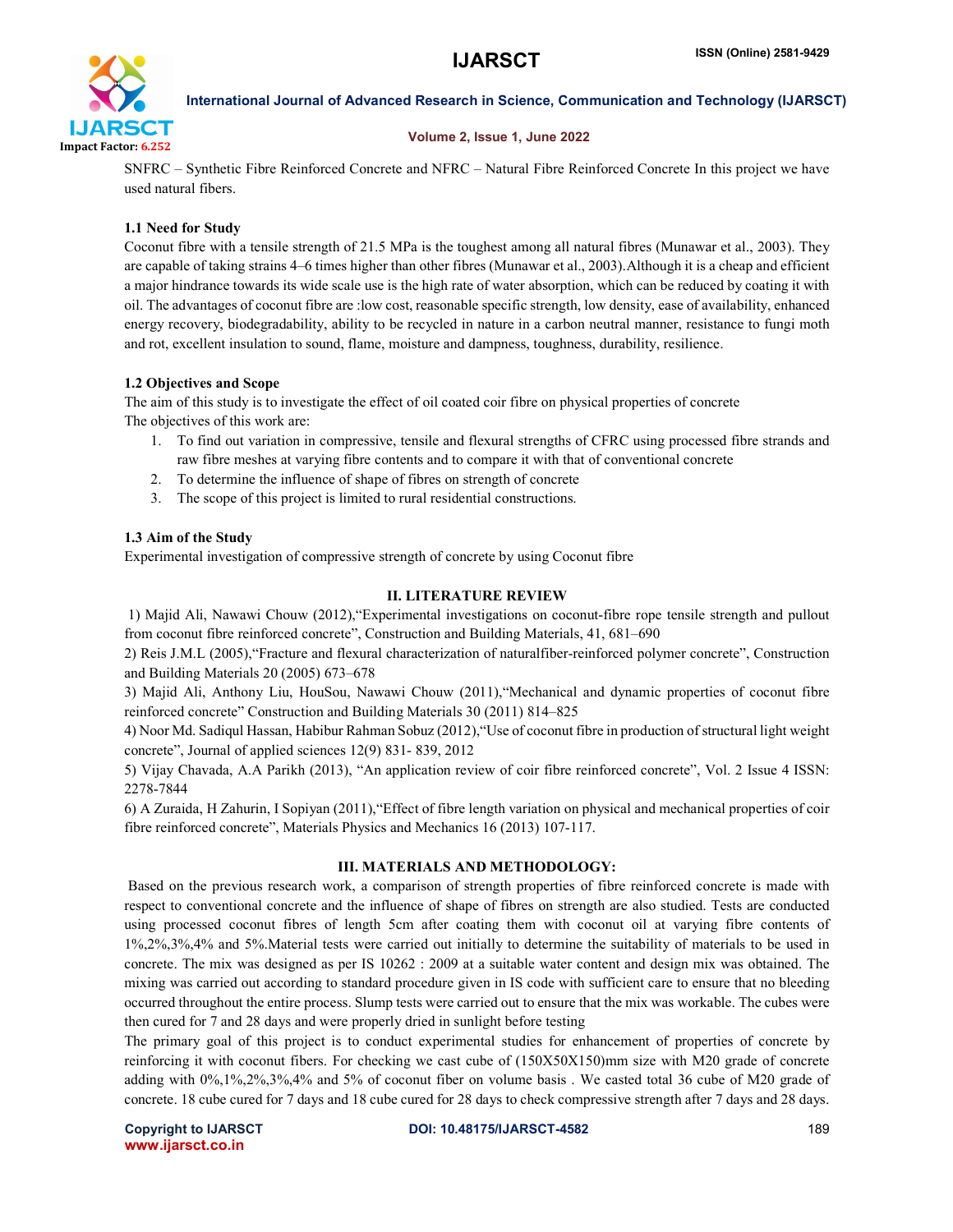# IJARSCT Impact Factor: 6.252

International Journal of Advanced Research in Science, Communication and Technology (IJARSCT)

#### Volume 2, Issue 1, June 2022

for comparatively study of compressive strength 3 cube with 0%,1%,2%,3%,4% and 5% so total 18 cube for 7 days and 28 days of compressive strength. Same procedure done for M25 grade of concrete cube.



The following materials were used for preparing the concrete mix.

- 1) Portland pozzolana cement
- 2) Fine aggregate
- 3) Coarse aggregate
- 4) Water
- 5) Coconut fibre

#### **CEMENT**

IS 1489 1991 Part I defines PPC as "An intimately inter ground mixture of Portland clinker and pozzolana with the possible addition of gypsum (natural or chemical) or an intimate and uniform blending of Portland cement and fine pozzolana". Portland-pozzolana cement can be produced either by grinding together Portland cement clinker and pozzolana with addition of gypsum or calcium sulphate, or by intimately and uniformly blending Portland cement and fine pozzolana. The pozzolanic materials generally used for manufacture of PPC are calcined clay or fly ash. Portlandpozzolana cement produces less heat of hydration and offers greater resistance to the attack of aggressive waters than normal Portland cement. Moreover, it reduces the leaching of calcium hydroxide liberated during the setting and hydration of cement.



#### FINE AGGREGATE

Aggregates are the important constituents in concrete. They give body to the concrete, reduce shrinkage and effect economy. They occupy about 70-80 percent of the volume of the concrete. Aggregates shall consist of naturally occurring (crushed or uncrushed) stones, gravel and sand or combination thereof. They shall be hard, strong, durable, clear and free from veins and adherent coating; and free from injurious amounts of disintegrated pieces, alkali, vegetable matter and other deleterious substances. As far as possible, flaky and elongated pieces should be avoided. Aggregates can be mainly classified into fine aggregates and coarse aggregates.

IS 383- 1970 defines fine aggregates as "Aggregate most of which passes 4.75mm IS sieve and contains only so much coarser material as permitted." It may be:

Natural sand: Fine aggregate resulting from the natural disintegration of rock and which has been deposited by streams or glacial agencies.

ii. Crushed stone sand: Fine aggregate produced by crushing hard stone.

www.ijarsct.co.in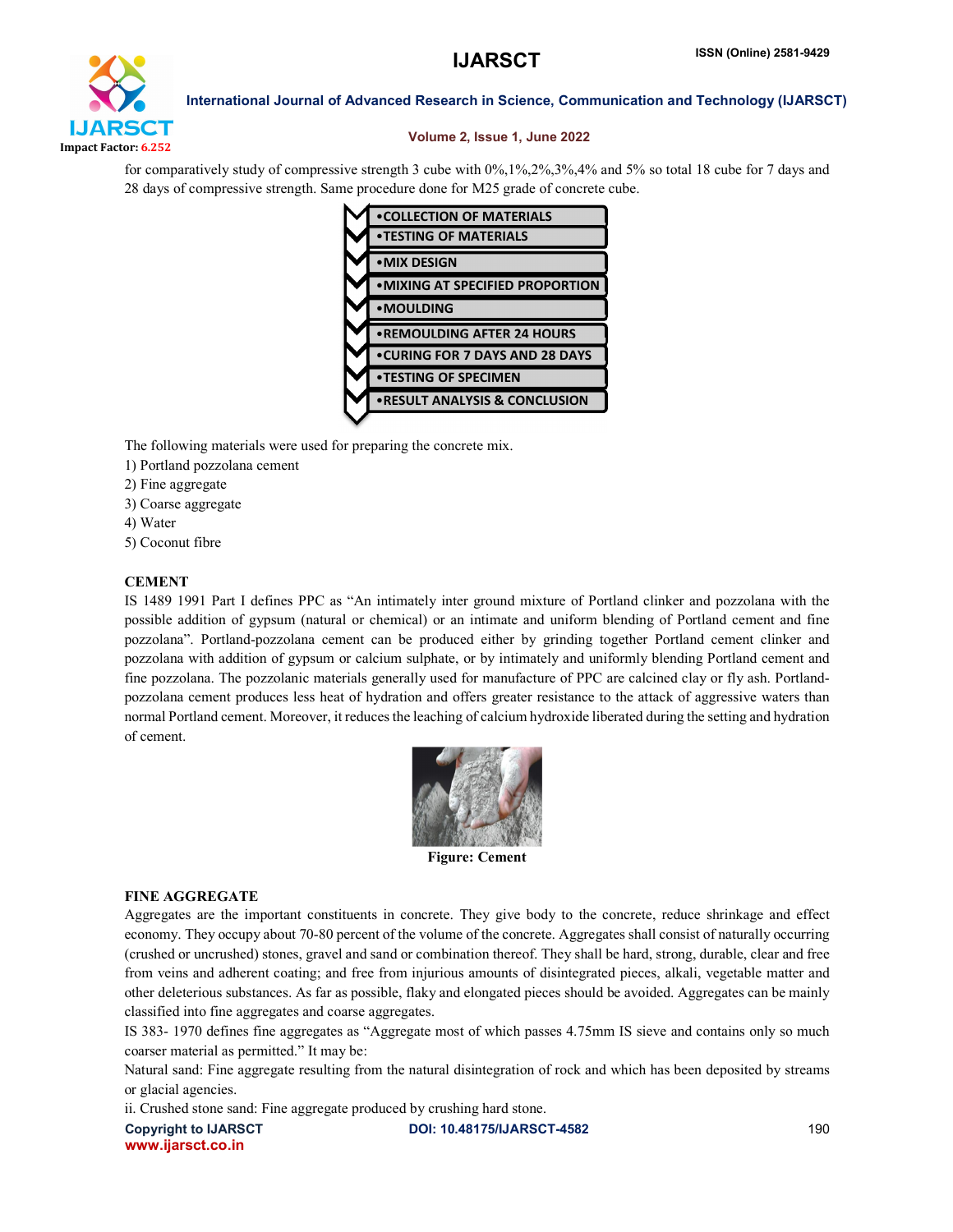

#### Volume 2, Issue 1, June 2022

iii. Crushed gravel sand: line aggregate produced by crushing natural gravel. In this research work we use Crushed stone sand or M sand



Figure: M sand

#### COARSE AGGREGATE

IS 383-1970 defines coarse aggregates as Aggregates most of which is retained on 4.75 mm IS Sieve and containing only so much finer material as is permitted for the various types described in this standard Figure 3.1.4

Coarse aggregates may be described as:

1. Uncrushed gravel or stone which results from natural disintegration of rock,

2. Crushed gravel or stone when it results from crushing of gravel or hard stone, and

3. Partially crushed gravel or stone when it is a product of the blending of uncrushed gravel stone and crushed gravel or stone.



Figure : Coarse aggregate

#### WATER

According to IS 456 : 2000, water used for mixing and curing shall be clean and free from injurious amounts of oils, acids, alkalis, salts, sugar, organic materials or other substances that may be deleterious to concrete or steel. Potable water is generally considered satisfactory for mixing concrete. The pH value of water shall be not less than 6

#### COCONUT FIBRE

Coconut fibre both raw and processed are used in this research.

#### RAW FIBRE

It is the waste material obtained from mattress manufacturing and possess high degree of tensile strength of 21.5 MPa . They are properly washed before use. This will remove dust and other residual particles left on the fibre so as to augment the surface of contact between the fibre and mix resulting in better binding between the reinforcement and concrete and ultimately higher strength. The fibres are then cut into square meshes of size 5cm x 5cm



Figure : Raw coconut fibre obtained from mattress waste

#### PROCESSED FIBRES

They are properly washed and drawn into strands before use. Treatment of fibres removes dust and other residual particles left on the fibre so as to augment the surface of contact between the fibre and mix resulting in better binding between the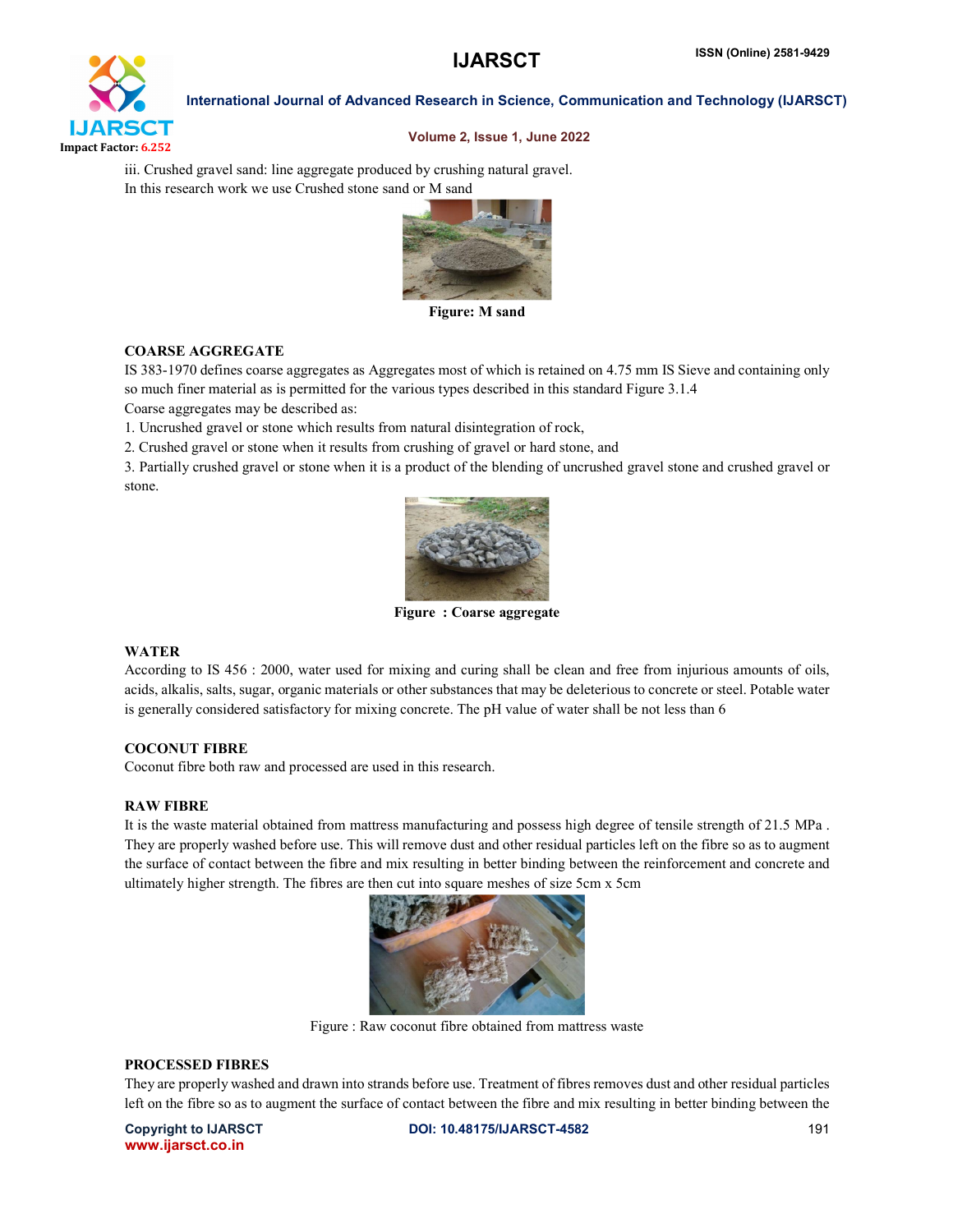

#### Volume 2, Issue 1, June 2022

reinforcement and concrete and ultimately higher strength. The fibre is washed in tap water for 30 minutes so as to loosen the fibres and to remove the coir dust. Fibres are then washed and soaked again for 30 minutes. This process is to be repeated three times The softened fibres are straightened manually and combed with a steel comb. To accelerate the drying process, the wet long fibres will be then put in oven at 30°C for 10–12 in which most of the moisture will be removed. The fibres are then completely dried in the open air, combed again and finally cut into the required length of 5cm and soaked in oil for 15-20 min and dried in sun for 24 hours.



Figure : Processed fibre

#### MIX DESIGN

Mix design is defined as the process of selecting suitable ingredients of concrete and determining their relative proportions with the object of producing concrete of certain minimum strength and durability as economically as possible. A Mix design was conducted as per IS 10262-1982 to arrive at M20 and M25 mix concrete.

| $\mathsf{A}$ | Grade Designation      | M <sub>20</sub>  |                     |
|--------------|------------------------|------------------|---------------------|
| B            | Type of Cement         | <b>PPC 53</b>    |                     |
| C            | Maximum<br>Nominal     | 20 <sub>mm</sub> |                     |
| D            | Minimum Cement Content | 300kg            | Table 5-IS456       |
| E            | Maximum Cement Content | 450kg            | As per clause       |
| F            | Maximum W/C ratio      | 0.55             | Table 5-IS456       |
| G            | Workability            | 75 <sub>mm</sub> | For RCC As per code |

Mix design of M20 grade of concrete as per Indian Standard code

#### A. STIPULATIONS FOR PROPORTIONING

Table 5 Minimum Cement Content, Maximum Water-Cement Ratio and Minimum Grade of Concrete for Different Exposures with Normal Weight Aggregates of 20 mm Nominal Maxin

| SI<br>No.    | <b>Exposure</b> |                                       | <b>Plain Concrete</b>                                                                                                                                                                                                                                                                                                                                                                                                                                                                                                            |                                 |                                       | <b>Reinforced Concrete</b>                    |                                 |
|--------------|-----------------|---------------------------------------|----------------------------------------------------------------------------------------------------------------------------------------------------------------------------------------------------------------------------------------------------------------------------------------------------------------------------------------------------------------------------------------------------------------------------------------------------------------------------------------------------------------------------------|---------------------------------|---------------------------------------|-----------------------------------------------|---------------------------------|
|              |                 | Minimum<br>Cement<br>Content<br>kg/m' | Maximum<br>Free Water-<br><b>Cement Ratio</b>                                                                                                                                                                                                                                                                                                                                                                                                                                                                                    | Minimum<br>Grade of<br>Concrete | Minimum<br>Cement<br>Content<br>kg/m' | Maximum<br>Free Water-<br><b>Cement Ratio</b> | Minimum<br>Grade of<br>Concrete |
| Ð            | (2)             | (3)                                   | (4)                                                                                                                                                                                                                                                                                                                                                                                                                                                                                                                              | (5)                             | (6)                                   | (7)                                           | (8)                             |
| $\mathbf{i}$ | Mild            | 220                                   | 0.60                                                                                                                                                                                                                                                                                                                                                                                                                                                                                                                             | ٠                               | 300                                   | 0.55                                          | M 20                            |
| iii)         | Moderate        | 240                                   | 0.60                                                                                                                                                                                                                                                                                                                                                                                                                                                                                                                             | M <sub>15</sub>                 | 300                                   | 0.50                                          | M <sub>25</sub>                 |
| iii)         | Severe          | 250                                   | 0.50                                                                                                                                                                                                                                                                                                                                                                                                                                                                                                                             | M 20                            | 320                                   | 0.45                                          | M 30                            |
| iv)          | Very severe     | 260                                   | 0.45                                                                                                                                                                                                                                                                                                                                                                                                                                                                                                                             | M 20                            | 340                                   | 0.45                                          | M 35                            |
| v)           | Extreme         | 280                                   | 0.40                                                                                                                                                                                                                                                                                                                                                                                                                                                                                                                             | M 25                            | 360                                   | 0.40                                          | M 40                            |
|              | <b>NOTE3</b>    |                                       |                                                                                                                                                                                                                                                                                                                                                                                                                                                                                                                                  |                                 |                                       |                                               |                                 |
|              |                 |                                       | 1 Cement content prescribed in this table is irrespective of the grades of cement and it is inclusive of additions mentioned in 5.2. The<br>additions such as fly ash or ground granulated blast furnace slag may be taken into account in the concrete composition with respect to<br>the cement content and water-cement ratio if the suitability is established and as long as the maximum amounts taken into account do<br>not exceed the limit of pozzolona and slag specified in IS 1489 (Part 1) and IS 455 respectively. |                                 |                                       |                                               |                                 |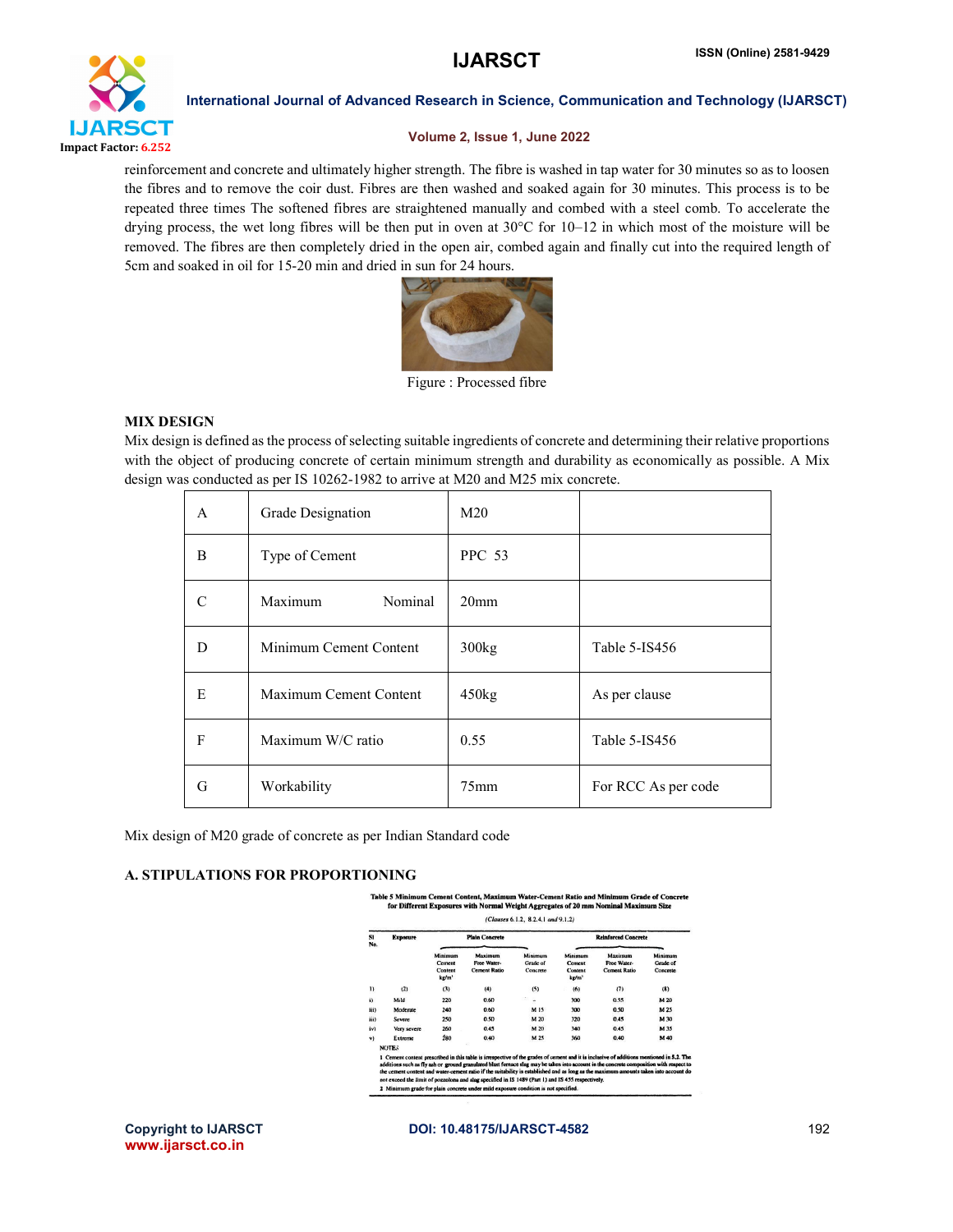

#### Volume 2, Issue 1, June 2022

Table 5 Minimum Cement Content, Maximum water-cement Ratio for Mix design of M20 grade concrete – IS456 codebook

### B. TEST DATA FOR MATERIALS

Values in this section should be based on the laboratory tests. Here, standard values of different materials are assumed for the mix design of M20 grade concrete.

| $\mathsf{A}$  | Cement Used                | OPC <sub>53</sub> | Confirming to IS8112              |
|---------------|----------------------------|-------------------|-----------------------------------|
| B             | Specific Gravity of Cement | 3.15              | Test $-$ IS: 2720                 |
| $\mathcal{C}$ | Specific Gravity of        |                   | $Test - IS$ 2386                  |
|               | Coarse Aggregate           | 2.74              |                                   |
|               | Fine Aggregate             | 2.74              |                                   |
| D             | Water Absorption           |                   | $Test - IS$ 2386                  |
|               | Coarse aggregate           | $0.5\%$           |                                   |
|               | Fine aggregate             | $1\%$             |                                   |
| E             | Sieve Analysis             |                   | $Test - IS$ 2386                  |
|               | Coarse aggregate           |                   | Confirming<br>to<br>Table 2-IS383 |
|               | Fine aggregate             | Zone II           | Confirming<br>to<br>Table 4-IS383 |

#### C. TARGET STRENGTH

Apart from mix design, the strength of the concrete also depends on other factors like mixing method, climate etc. Hence Target strength (Fck) of concrete should be more than designed characteristic strength (fck) for safety. Target strength for m20 grade concrete can be found from the formula given in the codebook.

 $Fck = fck + 1.65s$ 

Standard deviation (S) value for the M20 grade concrete is given in table 1 of IS10262.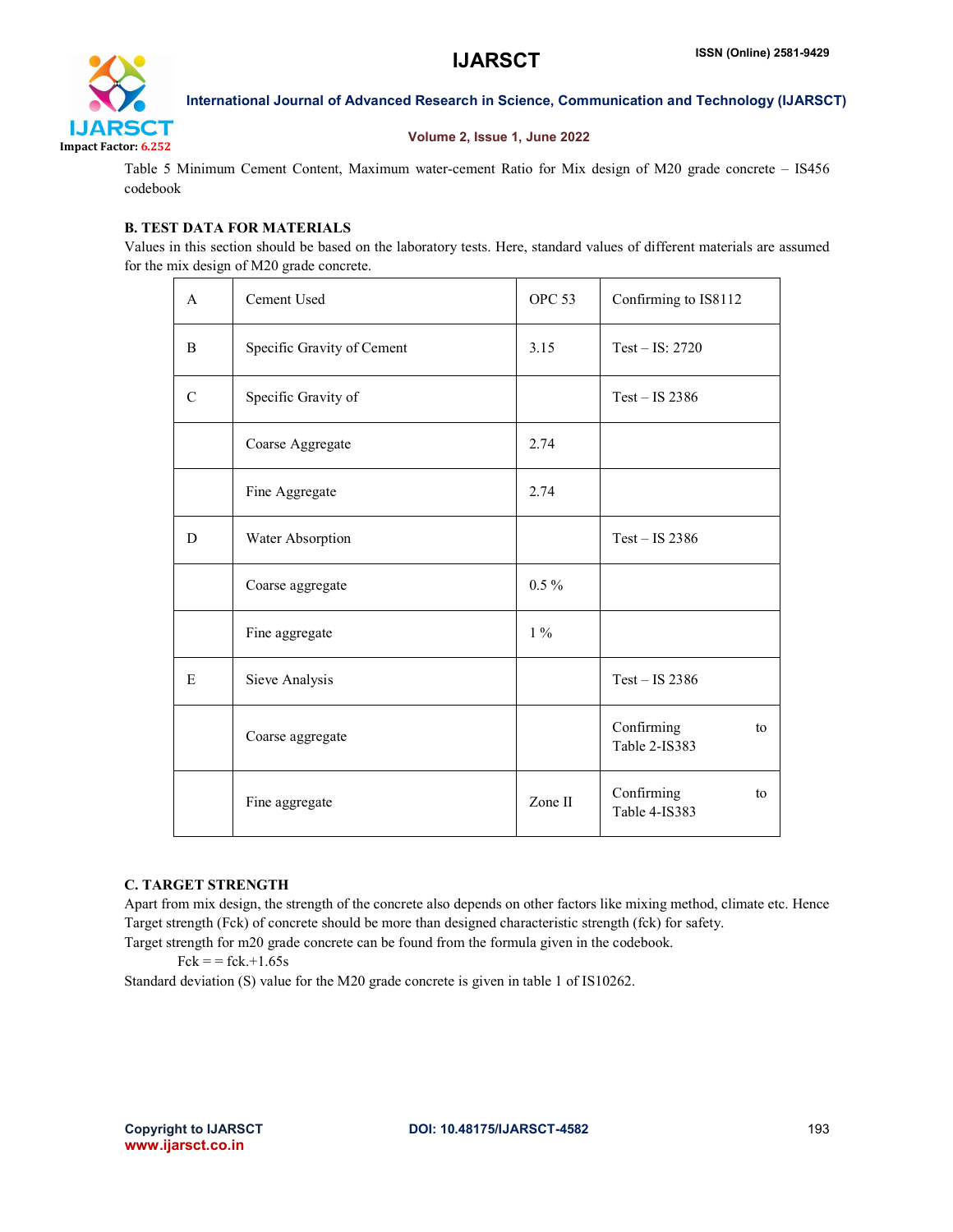

#### Volume 2, Issue 1, June 2022

#### **Table 1 Assumed Standard Deviation**

| <b>SI</b><br>No. | <b>Grade of</b><br>Concrete | <b>Assumed Standard Deviation</b><br>N/mm <sup>2</sup> |
|------------------|-----------------------------|--------------------------------------------------------|
| (1)              | (2)                         | (3)                                                    |
| i)               | M10                         | 3.5                                                    |
| ii)              | M <sub>15</sub>             |                                                        |
| iii)             | M 20                        |                                                        |
| iv)              | M 25                        | 4.0                                                    |
| $\mathbf{v}$     | $M$ 30                      |                                                        |
| vi)              | M 35                        |                                                        |
| vii)             | M 40                        |                                                        |
| viii)            | M 45                        | 5.0                                                    |
| ix)              | M 50                        |                                                        |
| x)               | <b>M 55J</b>                |                                                        |

materials; controlled addition of water; regular checking of all<br>materials, aggregate grading and moisture content; and<br>periodical checking of workability and strength. Where there<br>is deviation from the above, values given

Table 1 Standard Deviation for M20 grade Concrete – IS10262 Codebook

| Fck | $=$ fck.+1.65s         | "S" from Table1-IS10262 |
|-----|------------------------|-------------------------|
| Fck | $= 20+(1.65 \times 4)$ | $S = 4$                 |
| Fck | $= 26.6$ N/mm2         |                         |

After 28 days of curing, concrete should have more than 26.6 N/mm2 of compressive strength when tested in the Direct Compressive Testing Machine (CTM).

#### D. SELECTION OF WATER-CEMENT RATIO

The maximum water-cement ratio for M20 grade concrete can be found from Table 5-IS456 given above.

| Maximum W/C ratio | $=0.55$ | Table 5-IS456 |
|-------------------|---------|---------------|
| Adopted W/C ratio | $=0.55$ |               |

You can reduce the water-cement ratio based on your requirements but remember that Water-cement ratio directly affects the strength of the concrete.

#### E. SELECTION OF WATER CONTENT

|                  | <b>Maximum Size of Aggregate</b><br>$(Clauses 4.2, A-5 and B-5)$                                                        |                                               |
|------------------|-------------------------------------------------------------------------------------------------------------------------|-----------------------------------------------|
| <b>SI</b><br>No. | Nominal Maximum<br>Size of Aggregate                                                                                    | <b>Maximum Water</b><br>Content <sup>1)</sup> |
|                  | mm                                                                                                                      | kg                                            |
| (1)              | (2)                                                                                                                     | (3)                                           |
| i)               | 10                                                                                                                      | 208                                           |
| ii)              | 20                                                                                                                      | 186                                           |
| iii)             | 40                                                                                                                      | 165                                           |
|                  | $NOTE$ - These quantities of mixing water are for use in<br>computing cementitious material contents for trial batches. |                                               |

Maximum water content to get upto 50mm slump in concrete is given in Table 2 of IS10262.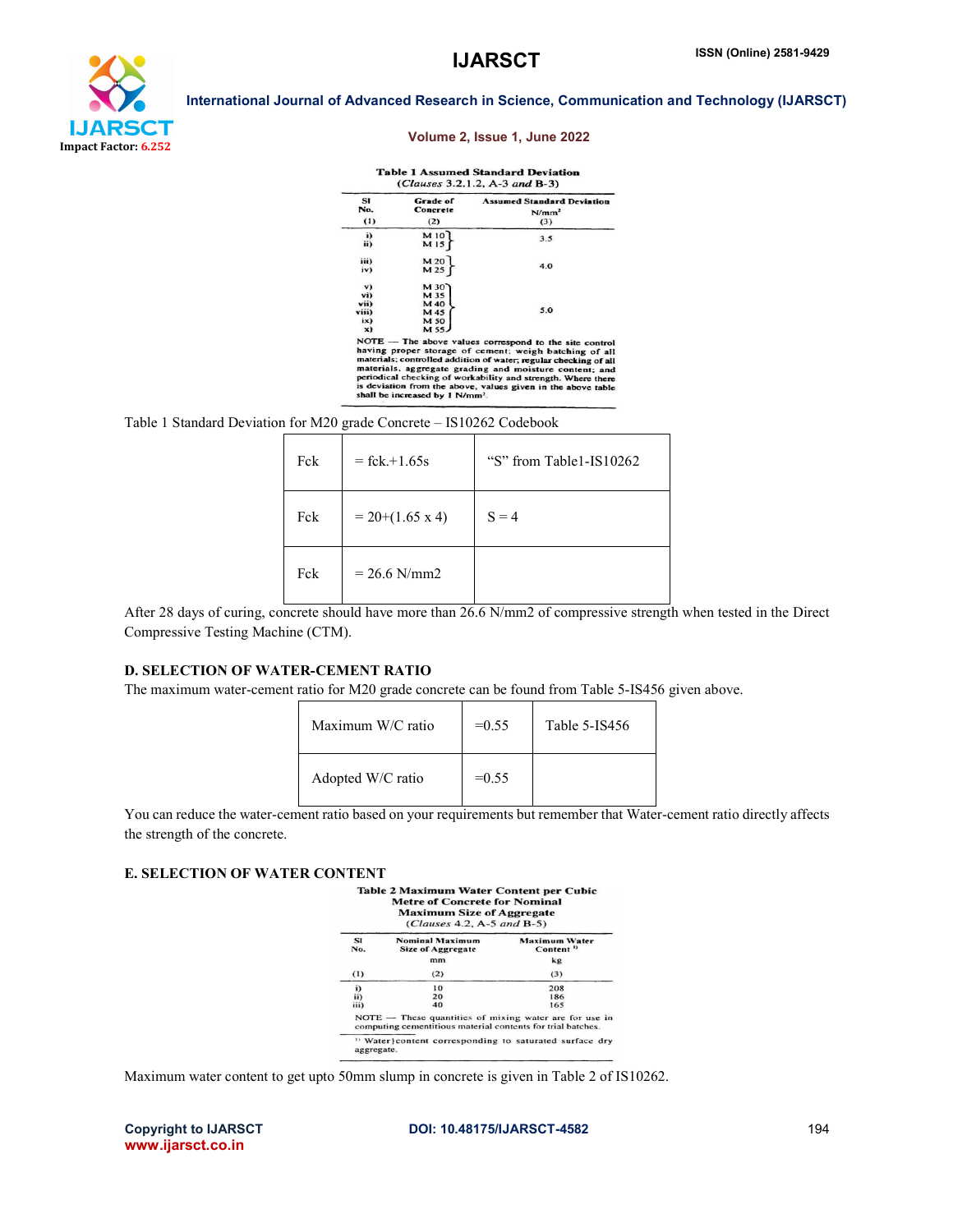

#### Volume 2, Issue 1, June 2022

Table 2 Maximum Water Content per cubic meter – IS10262

For aggregate  $= 20$ mm, Slump  $= 50$ mm

| Maximum Water Content | $= 186$ L |
|-----------------------|-----------|
|-----------------------|-----------|

But we need a 75mm slump in our concrete as per the specification given in section 1. Clause 4.2 suggests an increase of 3% of water content in increase slump by 25mm slump in concrete.

For aggregate  $= 20$ mm, Slump  $= 75$ mm

| Water-content for 75mm Slump | $= 186+(0.03*186)$ | As per Clause 4.2 |
|------------------------------|--------------------|-------------------|
|                              | $= 191.58$ L       |                   |
| Adopted Water Content        | $= 190$ L          |                   |

#### F. CALCULATION OF CEMENT

Weight of cement can be calculated from the water-cement ratio and the water content.

| Water<br>Adopted<br>Cement Ratio | $= 0.55$                                                          |  |
|----------------------------------|-------------------------------------------------------------------|--|
| Cement required                  | $=$ Water Content /<br>W-C Ratio<br>$= 190/0.55$<br>$=$ 345.45 kg |  |
| Adopted<br>Cement<br>Content     | $= 345$ kg                                                        |  |

### G. COARSE AND FINE AGGREGATE

Coarse aggregate ratios for different Zones of Fine aggregates are given in Table 3 of IS10262. These are ratios are valid for 0.5 Water-cement ratio.

Table 3 Volume of Coarse Aggregate per Unit

|           |                                            | <b>Zones of Fine Aggregate</b><br>$(Clauses 4.4, A-7 and B-7)$                                                                 |          |         |        |
|-----------|--------------------------------------------|--------------------------------------------------------------------------------------------------------------------------------|----------|---------|--------|
| SI<br>No. | Nominal<br>Maximum<br>Size of<br>Aggregate | Volume of Coarse Aggregate <sup>19</sup> per Unit<br>Volume of Total Aggregate for<br><b>Different Zones of Fine Aggregate</b> |          |         |        |
|           | mm                                         | Zone IV                                                                                                                        | Zone III | Zone II | Zone 1 |
|           | (2)                                        | (3)                                                                                                                            | (4)      | (5)     | (6)    |
| (1)       |                                            |                                                                                                                                |          |         |        |
| i)        | 10                                         | 0.50                                                                                                                           | 0.48     | 0.46    | 0.44   |
| ii)       | 20                                         | 0.66                                                                                                                           | 0.64     | 0.62    | 0.60   |

Table 3 Volume of coarse aggregate to total aggregate ratio for Mix Design of M20 concrete – IS10262 For aggregate =  $20$ mm, Fine aggregate =  $Z$ one II, Water-cement ratio =  $0.50$ 

Coarse Aggregate ratio (For W/C = 0.5)  $=0.62$  Table 3-IS10262

| Table3-IS10262 |
|----------------|
|                |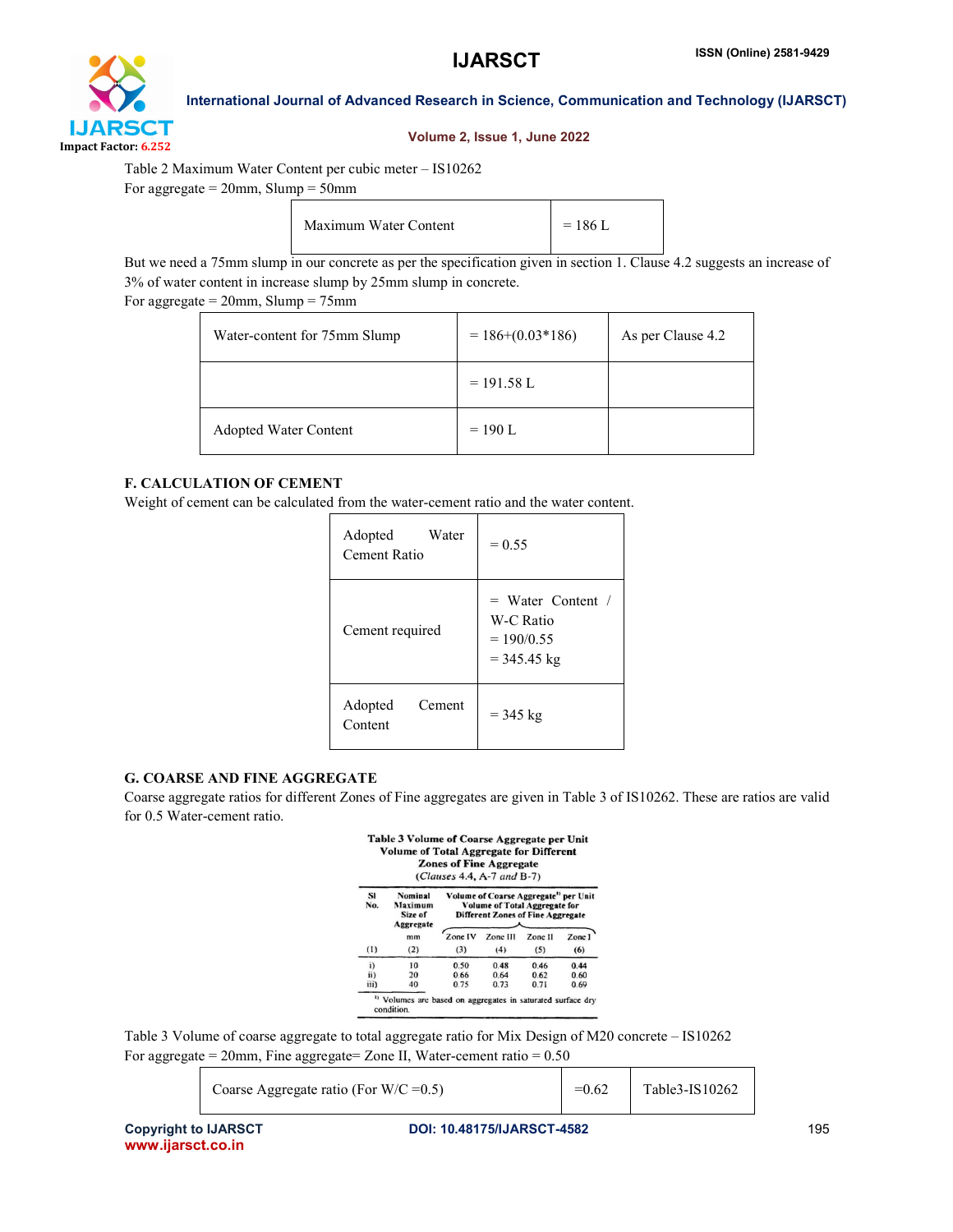

#### Volume 2, Issue 1, June 2022

But we need C.A ratio for 0.55 water-cement ratio. If the water-cement ratio increase by 0.05 we need to decrease C.A ratio by 0.01 and vice versa. Hence we need to subtract 0.01 from the above C.A ratio. For aggregate =  $20$ mm, Fine aggregate =  $Z$ one II, Water-cement ratio =  $0.55$ 

| Coarse Aggregate ratio (For $W/C = 0.5$ )  | $=0.62$  | Table3-IS10262         |
|--------------------------------------------|----------|------------------------|
| Coarse Aggregate ratio (For W/C = $0.55$ ) | $=0.61$  | $(0.62 - 0.01 = 0.61)$ |
| Final Fine Aggregate ratio                 | $= 0.39$ | $(1-0.61) = 0.39$      |

### H. MIX CALCULATIONS OF M20 GRADE CONCRETE

This section deals with the calculation of the weight of fine aggregate and coarse aggregate from the aggregate ratio, cement and water.

| A             | Volume of Concrete            | $= 1$ cu.m                           |  |
|---------------|-------------------------------|--------------------------------------|--|
| B             | <b>Total Volume of Cement</b> | $=$ Cement/ $(S.G*1000)$             |  |
|               |                               | $= 345/(3.15*1000)$                  |  |
|               |                               | $= 0.110$ cu.m                       |  |
| $\mathcal{C}$ | Volume of Water               | $=$ Water /(S.G*1000)                |  |
|               |                               | $= 190/(1*1000)$                     |  |
|               |                               | $= 0.190$ cu.m                       |  |
| D             | Total Aggregates requirement  | $= A - (B + C + D + E)$              |  |
|               |                               | $= 1 - (0.110 + 0.190)$              |  |
|               |                               | $= 0.7$ cu.m                         |  |
| E             | Coarse Aggregate (C.A)        | $=$ F $*$ C.A ratio $*$ S.G $*$ 1000 |  |
|               |                               | $= 0.7*0.61*2.74*1000$               |  |
|               |                               | $= 1170$ kg                          |  |
| F             | Fine Aggregate (F.A)          | $=$ F $*$ F.A ratio $*$ S.G $*$ 1000 |  |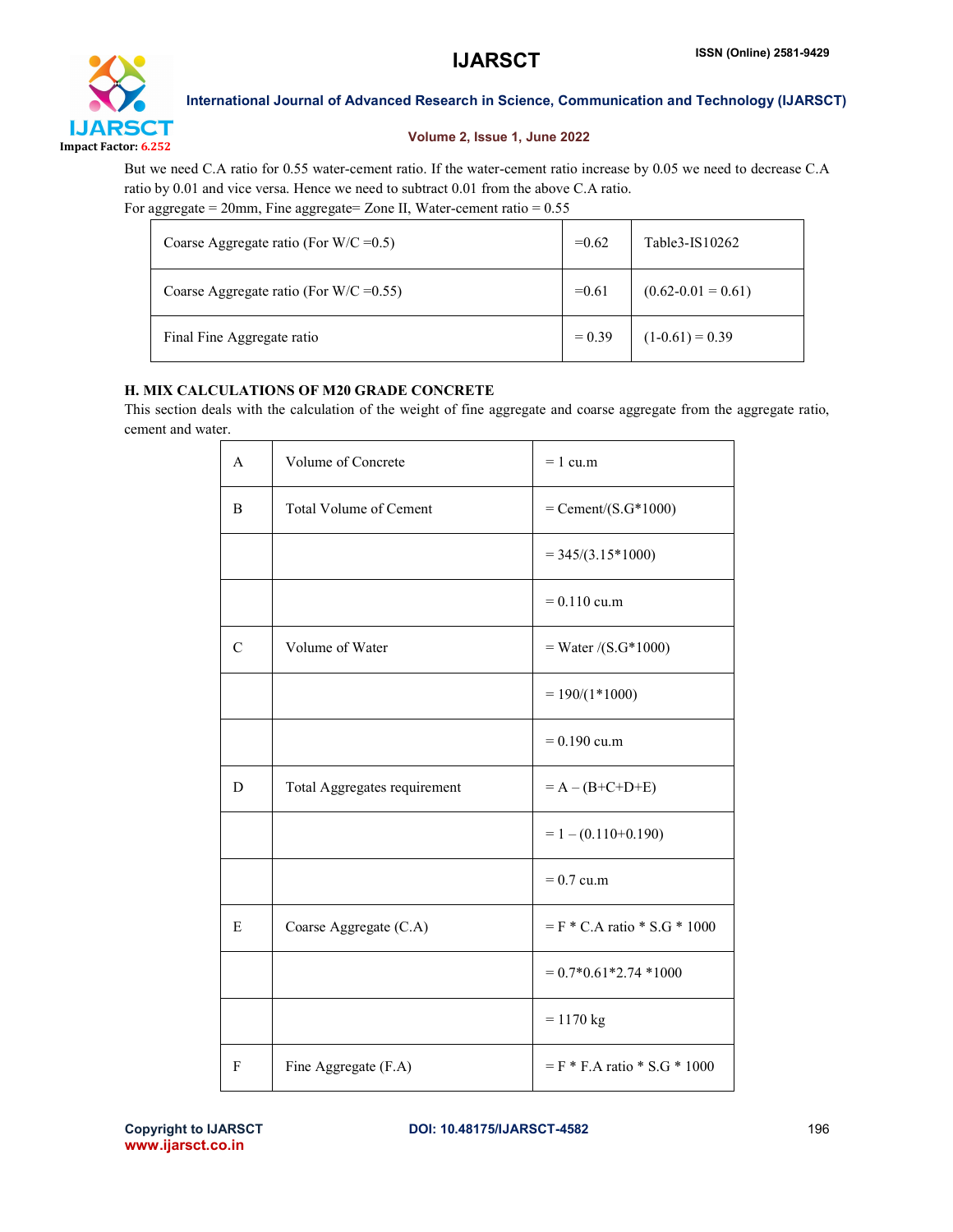

### Volume 2, Issue 1, June 2022

|  | $= 0.7*0.39*2.74*1000$ |
|--|------------------------|
|  | $= 748 \text{ kg}$     |

Cement, Fine and Coarse Aggregate needed for M20 grade concrete. Therefore to prepare one cubic meter of m20 grade concrete we need the following quantities of cement, fine aggregate (sand), coarse aggregate(stone) and water.

| S.No.         | <b>MATERIALS</b>        | <b>QUANTITY</b> |
|---------------|-------------------------|-----------------|
|               | Cement                  | 345 kg          |
| $\mathcal{L}$ | Fine Aggregate          | 750 kg          |
| 3             | Coarse Aggregate (20mm) | 1170 kg         |
|               | WATER                   | 190L            |

To find the design mix ratio, divide the calculated value of all materials by the weight of cement. Therefore Mix Design Ratio of M20 Grade concrete by weight is Cement: F.A: C.A: Water = 1 : 2.17 : 3.4 : 0.55

#### IV. EQUIPMENTS

#### Compression Testing Machine

A compression test is any test in which a material experiences opposing forces that push inward upon the specimen from opposite sides or is otherwise compressed , "squashed", crushed, or flattened. The test sample is generally placed in between two plates that distribute the applied load across the entire surface area of two opposite faces of the test sample and then the plates are pushed together by a universal test machine causing the sample to flatten. A compressed sample is usually shortened in the direction of the applied forces and expands in the direction perpendicular to the force. A compression test is essentially the opposite of the more common tension test. Salient feature of compression testing machine are :

- High stability welded assembly
- 500 kN tensile and 1000 Kn compression capacity
- 100 mm piston stroke with safety limit switch
- Upper compression platen with ball seating assembly and lower platen included



Fig: Compreesion testing machine

Set of two tensile grips and jaw faces included

- Platen hardness of min 55 HRC
- Distance pieces included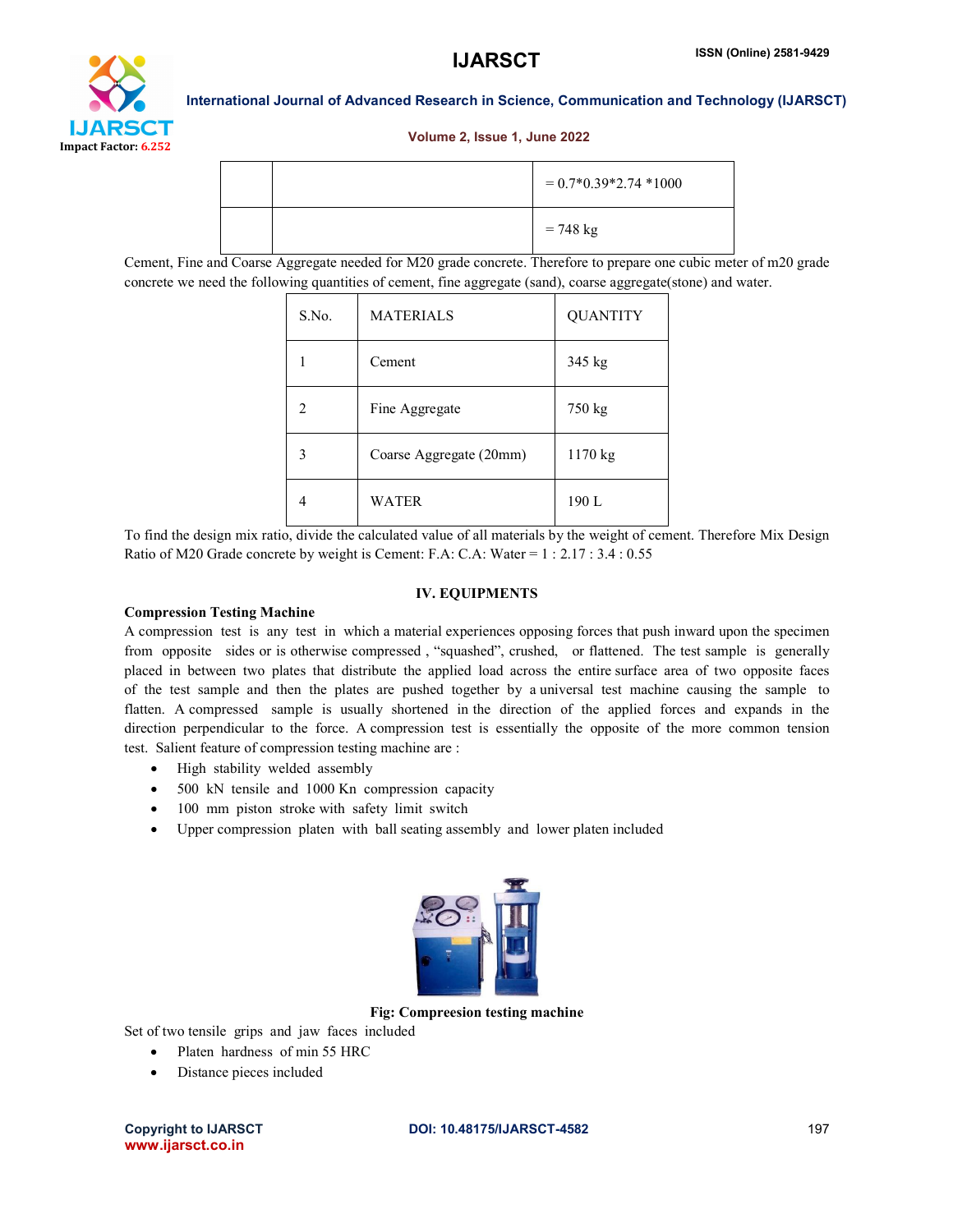

#### Volume 2, Issue 1, June 2022

#### Tamping Rod

The tamping rod is a round, straight steel rod used with concrete cylinder molds, slump cones and unit weight tests. It measures 5/8″ diameter by 24″ length. Both ends are rounded to a hemispherical tip.

Tamping rods are dimensionally accurate rods used to tamp fresh concrete into concrete cylinder molds and grout sample boxes to eliminate voids and excess air



Fig: Tamping Rod

#### Trowel:

A hand trowel is a gardening tool which is designed for digging small holes, transplanting seedlings, planting bulbs, and performing similar tasks. Many gardeners find hand trowels immensely useful, and they are quite common in gardening sheds as a result.



Fig: Trowel

#### Cube mould

These Concrete Cube Mould are use for making Concrete /cement Cubes which are use for preparation of concrete cube specimens of high strength materials for compression testing. The standard size of concrete cube mould is 150 mm. the moulds for the specimens must be made of cast iron or cast steel.



Fig: Cube Mould

#### Weighing machine:

A weighing balance is an instrument that is used to determine the weight or mass of an object. It is available in a wide range of sizes with multiple weighing capacities and is an essential tool in laboratories, commercial kitchens and pharmacies.



Fig :- Weighing Machine

www.ijarsct.co.in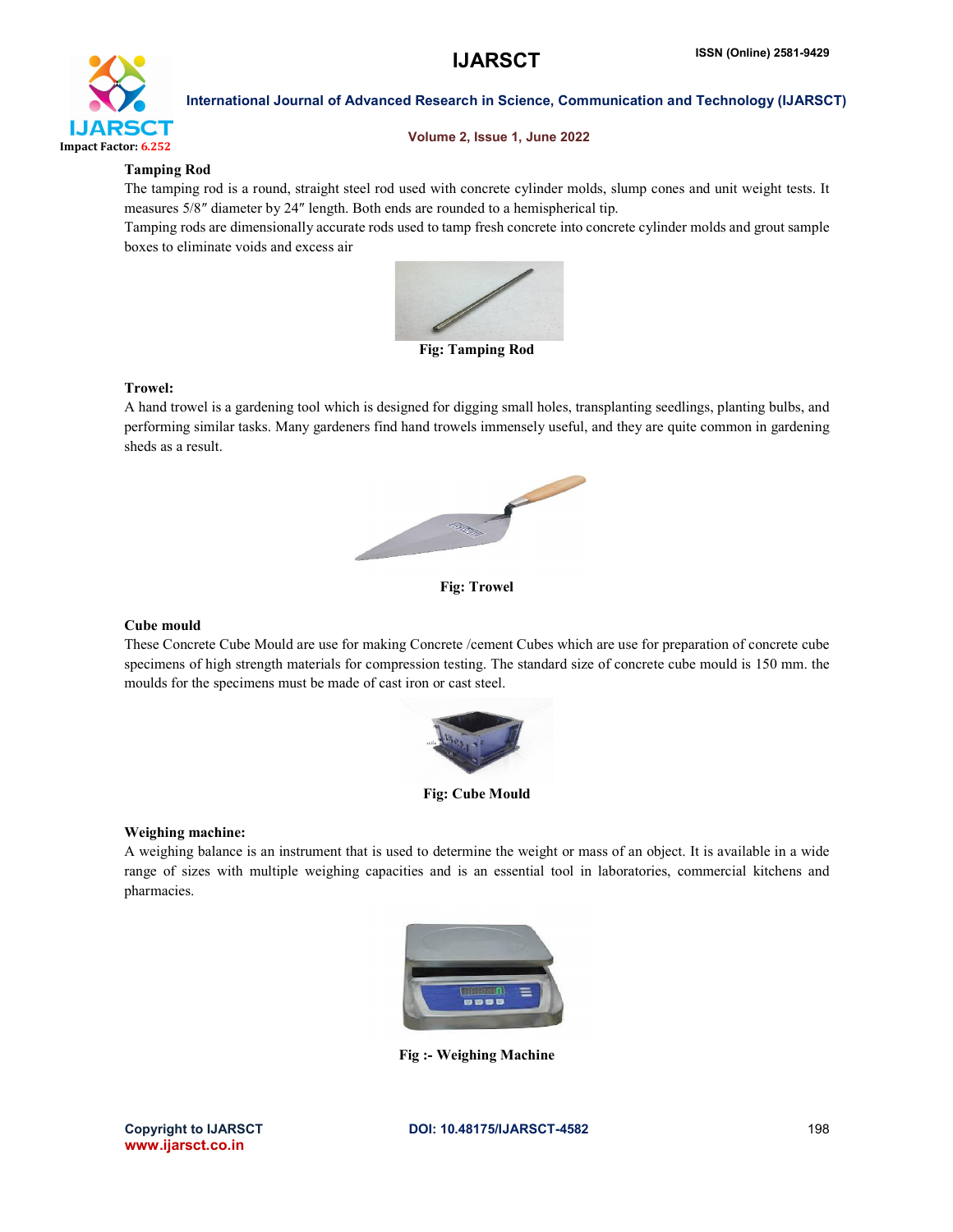

Volume 2, Issue 1, June 2022

#### Vibrating Table

The Vibrating table is entirely constructed of thick steel. The table top is made of thick mild steel plate and has stops along its edges to prevent moulds from walking off the table during operation



Fig :- Vibrating table

### MIXING OF CONCRETE:

The all ingredient of concrete mixing in tilting machine with proper proportioning



Fig :- Tilting machine

### CASTING AND CURING:

The specimens were removed from the moulds after 24 hours of casting and they are put in a water pond until for testing. Some of the specimens were removed from the water after 7 and 21 days of submersion in water for testing the specimens for 7and 21-days strength.



Fig :- Casting of cube



Fig :- Curing of cube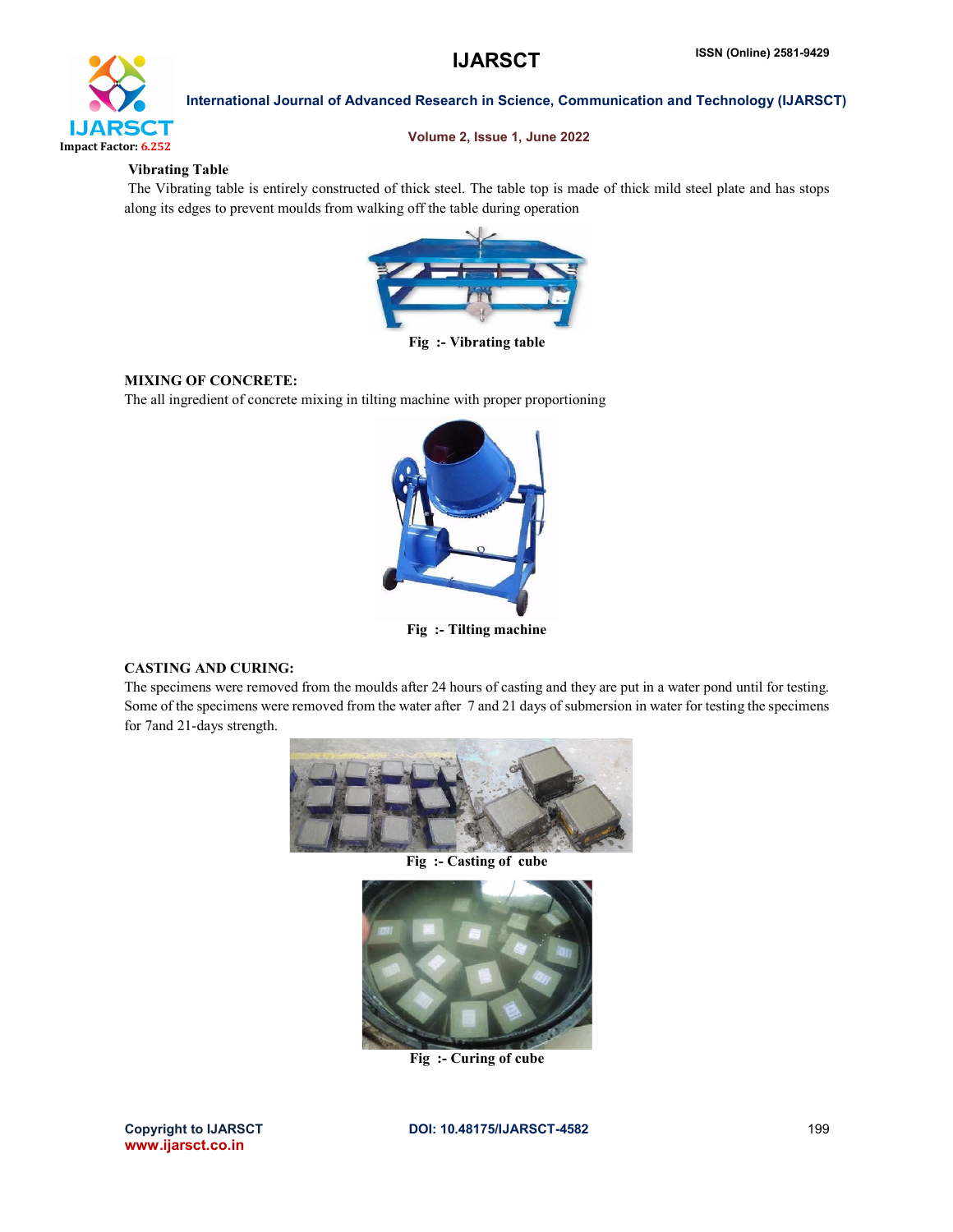

#### Volume 2, Issue 1, June 2022

#### TESTING OF SPECIMEN:

Compressive Strength: Compressive strength is defined as resistance of concrete to axial loading. Cubes were placed in Compressive Testing Machine (C.T.M), and load was applied. The readings were recorded up to the final crack of the cube and compressive strength was calculated. The results of Compressive strength are shown in Table. Calculations: Compressive Strength = Maximum load/Cross Sectional Area = P/A

|                | Compressive strength $N/mm^2$ |       |       |       |       |       |
|----------------|-------------------------------|-------|-------|-------|-------|-------|
| Curing<br>Days | $0\%$                         | $1\%$ | $2\%$ | 3%    | $4\%$ | $5\%$ |
|                | 14                            | 16.30 | 15.02 | 13.96 | 13    | 12.5  |
| 7 days         | 14.4                          | 16.90 | 14.96 | 13.20 | 12.90 | 11.91 |
|                | 14.2                          | 16.50 | 14.88 | 13.50 | 13.2  | 11.98 |
| Average        | 14.2                          | 16.56 | 14.95 | 13.53 | 13.03 | 12.13 |

|                | Compressive strength $N/mm^2$ |       |       |       |       |       |
|----------------|-------------------------------|-------|-------|-------|-------|-------|
| Curing<br>Days | $0\%$                         | $1\%$ | $2\%$ | 3%    | $4\%$ | 5%    |
| 28 days        | 24.88                         | 28.3  | 26.2  | 25.70 | 23.80 | 22    |
|                | 25.10                         | 27.79 | 26    | 25.79 | 23.5  | 22.36 |
|                | 25.10                         | 27.10 | 25.90 | 25    | 22.88 | 21.69 |
| Average        | 25.02                         | 27.3  | 26.03 | 25.49 | 23.39 | 22.01 |

Table: Compressive strength of M20 grade of concrete cube after 7 days and 28 days







Figure: Compressive strength of M20 grade concrete cubes after 7days and 28 days

www.ijarsct.co.in